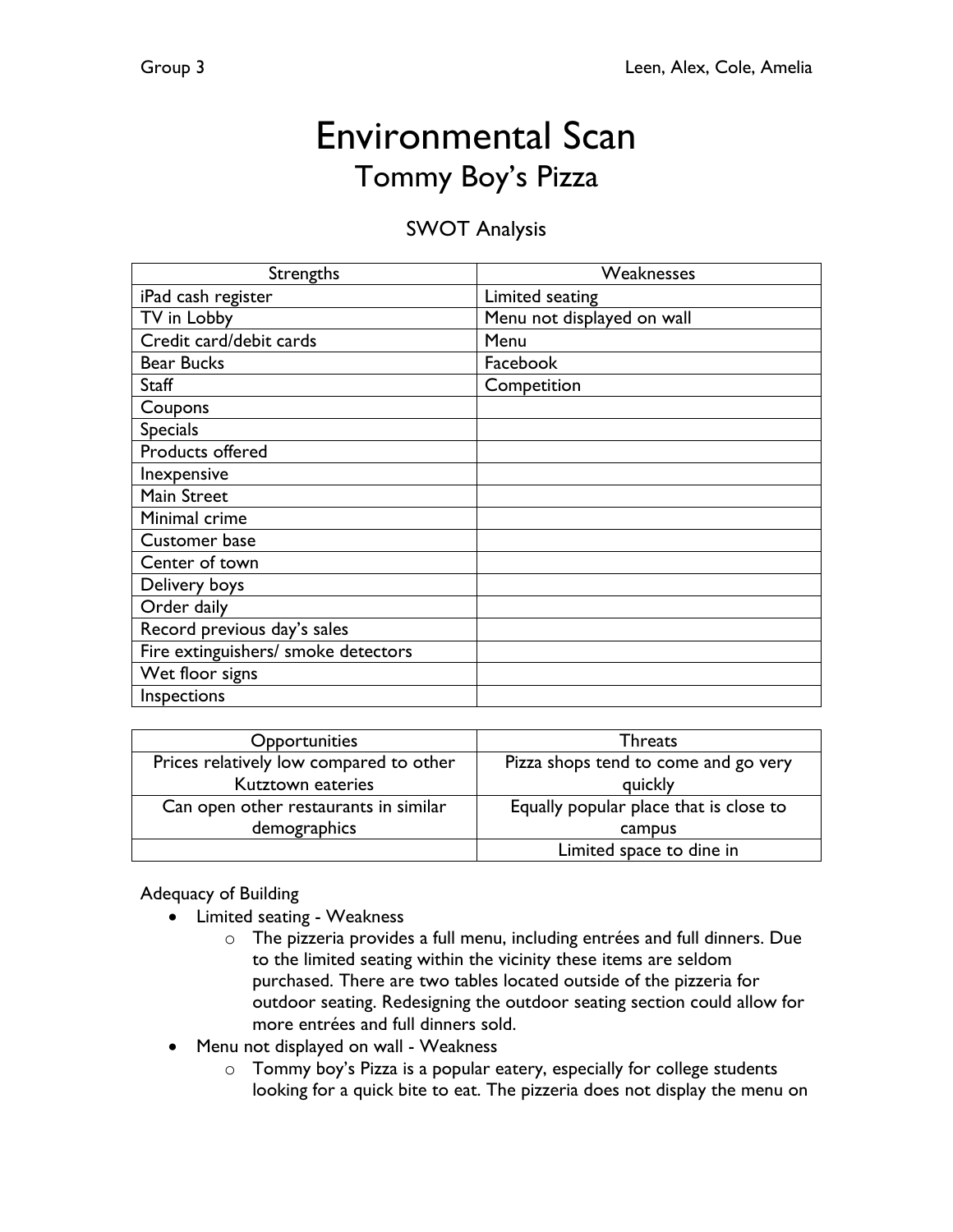the wall, just handheld menus are offered. This slows down checkout because customers are not prepared to order when they reach the counter.

#### **Technology**

- iPad cash register Strength
	- o The pizzeria utilizes the newest technology for a faster checkout time. The iPad is able to sync with the manager's computer to quickly check the daily sales and profits. The iPad is beneficial to the consumer as they can conveniently provide a tip to the cashier.
- TV in lobby Strength
	- o Due to the high volume of the restaurant, the owners have provided the consumers entertainment while waiting for their orders to be prepared. A TV is conveniently located in the lobby for all consumers to watch.
- Credit Card/Debit Card Strength
	- o Adding to the convenience factor of the iPad, consumers are able to use any credit or debit card unlike other cash only pizzerias.
- Bear Bucks Strength
	- o A common form of payment for Kutztown students is Bear Bucks. Bear Bucks works as a reloadable gift card that students can use for meals and gifts on campus and in select eateries off campus. Tommy Boy's Pizza graciously accepts Bear Bucks.

#### **Staff**

- Front of house Strength
	- o Tommy Boy's Pizza assigns two staff members to the front of the house. One is able to take orders while the other answers the incoming phone calls.
- Back of house Strength
	- o There are three kitchen staff members that make the orders taken by the front of house employees.
- Other Strength
	- o There is always one manager on site in case any problems arise. Tommy Boy's usually has two delivery boys ready to deliver orders to awaiting customers.
- Hours Strength
	- o Tommy Boy's Pizza operates Thursday Saturday from 11AM to 3AM and 11AM – 10PM Sunday – Wednesday
- Wages Strength
	- $\circ$  Front of house and back of house employees begin at minimum wage and are given small raises depending on their progress over time. Delivery boys receive an additional payment for each delivery made on top of their hourly wage.

#### Marketing Strategy

- Coupons Strength
	- o Tommy Boy's Pizza provides its customers with coupons. These can be located in the take out menu, local newspaper or through the university handouts.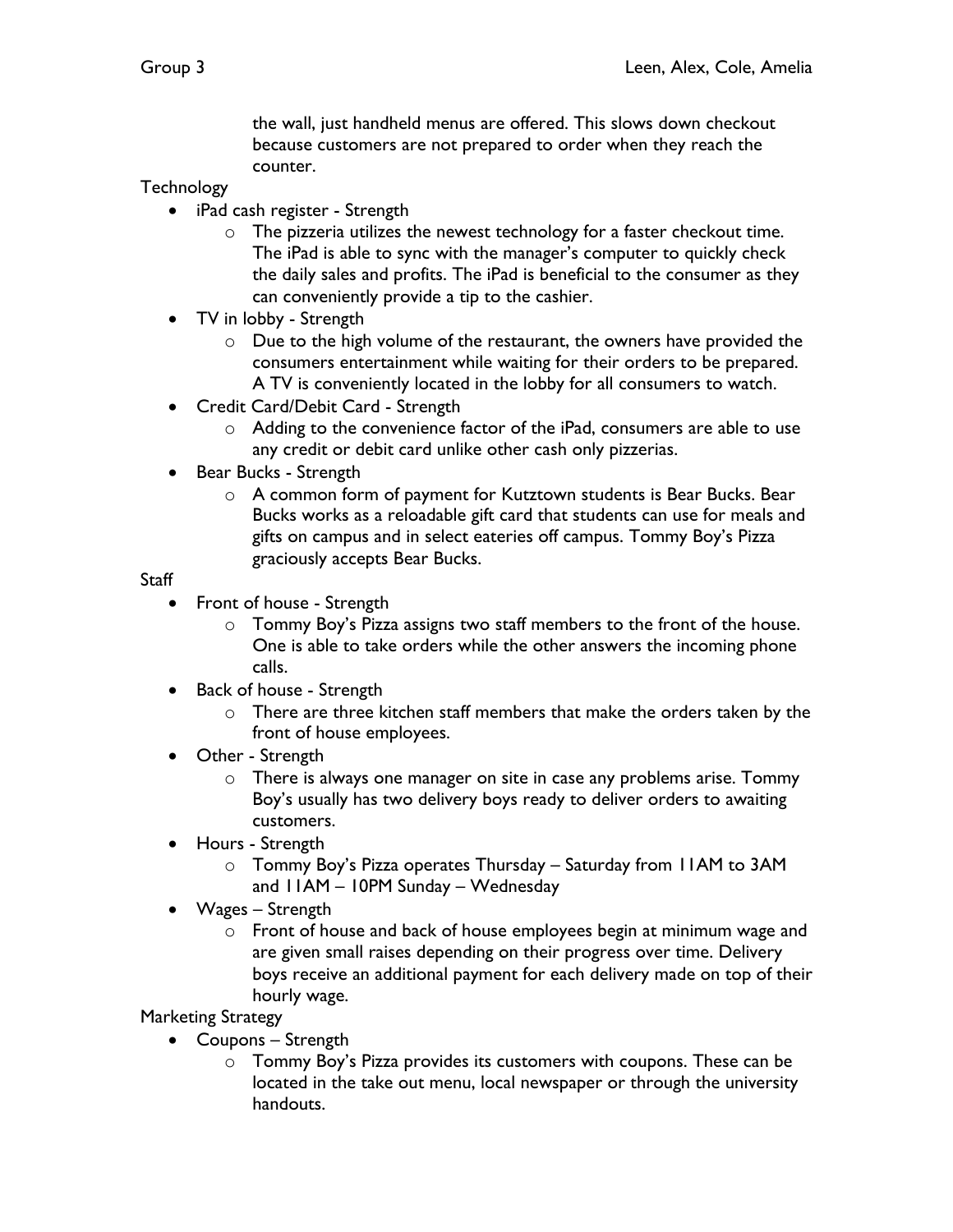- Menu Weakness
	- $\circ$  As previously mentioned, the menu lacks display. Tommy Boy's could add a wall menu for customers to read while inside the restaurant. The pizzeria could display a menu on the inside of the windows for the customers to read outside of the restaurant. This is another marketing effort they could utilize to decrease order delays.
- Specials Strength
	- o Tommy Boy's Pizza offers specials and combination meals that allow for food at a discounted price. These specials are often advertised through social media.
- Facebook Weakness
	- $\circ$  The pizzeria has a Facebook page. In order to better connect with their customers, Tommy Boy's could be more active on this social platform.
- Products Offered Strength
	- Pizza
	- Subs
	- Fried Food
	- Entrées / Full Dinners
	- Deserts
	- Sodas / Other Beverages
		- o Tommy Boy's Pizza provides a wide variety of menu items to satisfy every customer.

### Pricing

- Inexpensive Strength
	- o A large pizza at Tommy Boy's is only \$10 and a large specialty pizza is just \$15. These are inexpensive prices for pizza in the area. Their other menu items reflect the level of pricing as the pizzas. This is excellent for the local market, as many of the customers are students with little to no income.

## **External**

- Neighborhood
	- o Main Street Strength
		- Tommy Boy's Pizza is located on Main Street in Kutztown. This is a convenient location as most Kutztown University students are located in walking distance of the pizzeria.
	- o Minimal Crime Strength
		- Although located in the center of town, Main Street in Kutztown experiences minimal crime in comparison to other university's Main Street.
- Customer Base Strength
	- o Kutztown Students
		- § Majority of Tommy Boy's customers are Kutztown University students, only about 10% of the customers are local residents.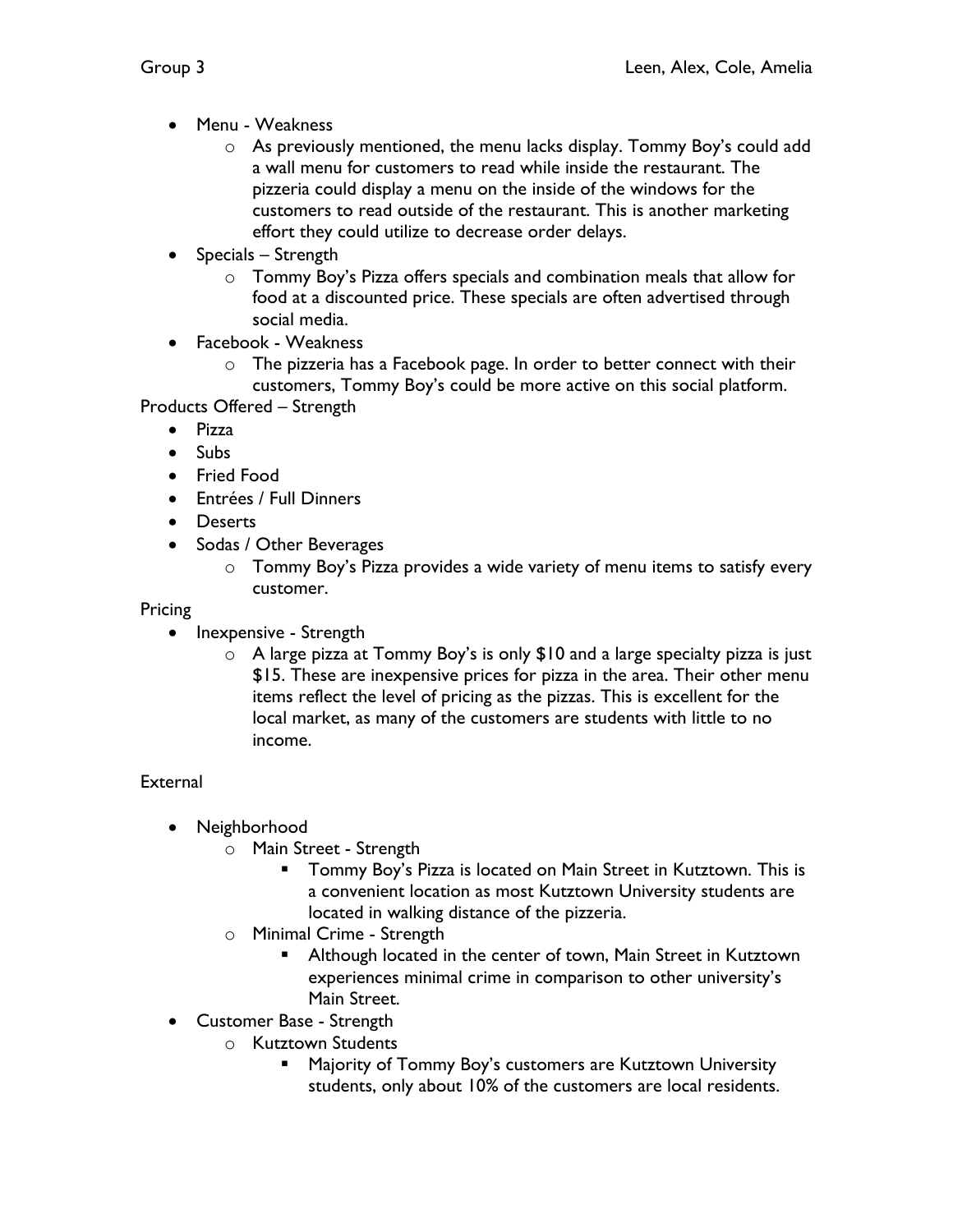Without the university, Tommy Boy's would not be as successful as they are today.

- Access to Market
	- o Center of Kutztown Strength
		- § Tommy Boy's Pizza has prime access to the market due to location. As previously mentioned, most students are in walking distance of the pizzeria.
	- o Delivery Boys Strength
		- Those that are located outside of a comfortable walking distance can utilize the delivery boys to access the food.
- Access to Necessary Resources
	- o Order Daily Strength
		- In order for Tommy Boy's to provide fresh food they reorder their products daily. This ensures that the pizzeria keeps a fresh inventory of the necessary resources to satisfy the menu offered to customers.
	- o Previous Day's Sales Strength
		- Orders are based on the previous day's sales. This ensures that inventory is not over-ordered or under-ordered.
- Competition Weakness
	- o Mama's
	- o Betty's
	- o Camilio's
	- o Spuds
		- Due to the wide variety of options and other Italian eateries in Kutztown, Tommy Boy's must find a way to set itself apart from the competition in order to succeed.
- Safety
	- o Fire Extinguishers / Smoke Detectors Strength
		- § Obeying the fire regulations allows for Tommy Boy's to operate in a safe environment to ensure the safety of its customers and employees.
	- o Wet Floor Signs Strength
		- § Tommy Boy's uses wet floor signs to display to customers that there is a slip hazard in the region they are walking. This ensures that Tommy Boy's can prevent a lawsuit from any unfortunate mistakes.
	- $\circ$  Inspection Strength
		- § Tommy Boy's is up to date on all their proper inspection papers and regulations. These papers are displayed for customers to see and understand that they are eating non-contaminated food in a safe environment.